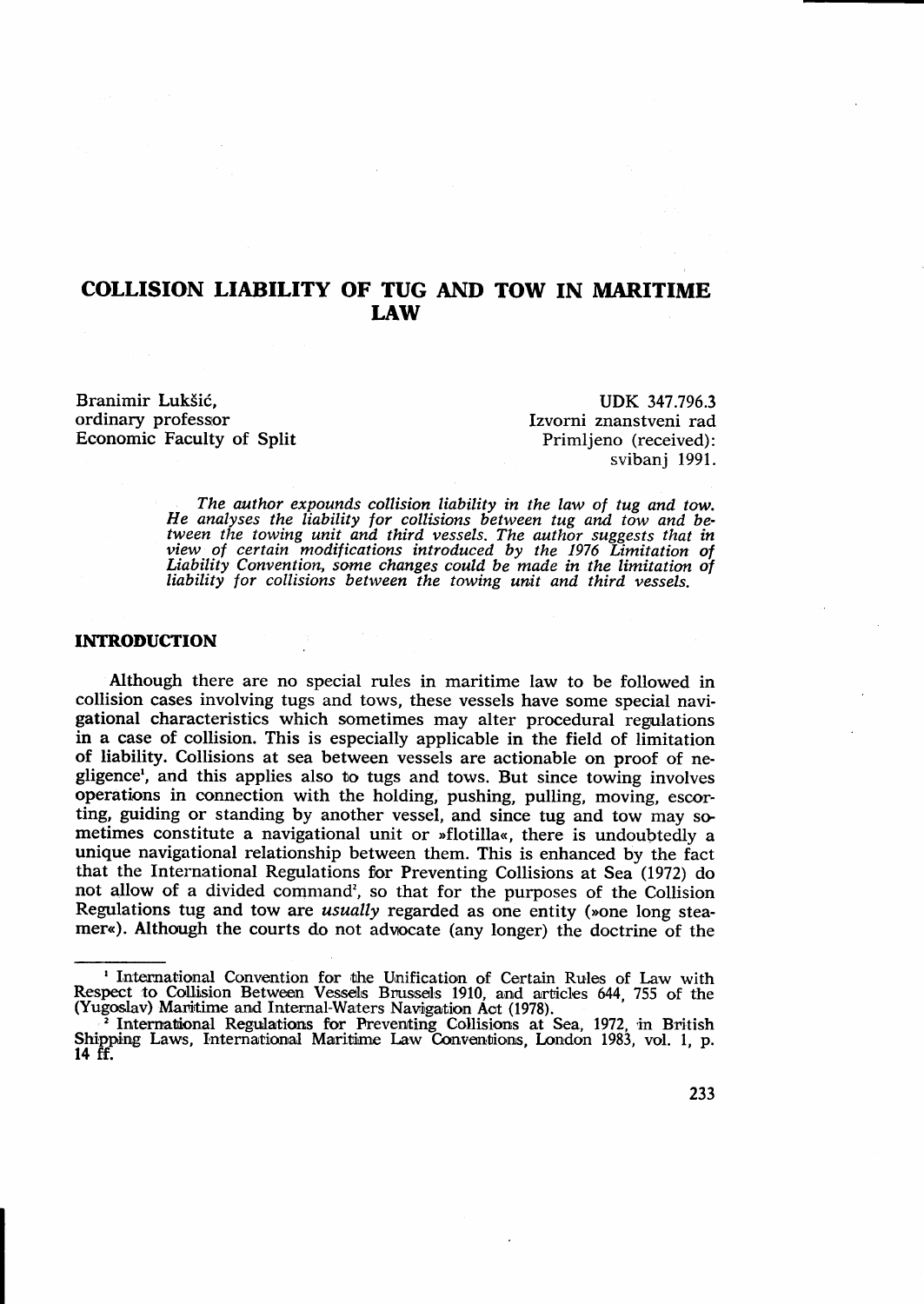B. Lukšić: Collision Liability of Tug and Tow in Maritime Law, UPP, v. 33,  $(3-4)$ ,  $233-240$  (1991)

tug being legally identified with her tow, the question of their identity is sometimes one of fact and not of law. Then there is another specific aspect of towage operations. Although tug and tow do not automatically belong to the category of vessels »restricted in their ability to manoeuvre«, when they do belong to it because of the nature of the towing operation, they are excused from the requirement applicable to all other vessels (save those not under command) to avoid impeding the safe passage of a vessel constrained by her draught.

All these special considerations applicable to tug and tow have their repercussions on the question of collision liability as it is presented in court proceedings, and especially on the question of the limitation of liability. In this article we shall look more closely into this distinctiveness.

> such as command. substantial program and a first security.

> > $\hat{\mathcal{A}}$

An Barnett Right

## BURDEN OF PROOF

As has already been mentioned, there is no presumption of fault in collisions between vessels at sea. This applies even in cases where the collision regrulations have been infringed. Disobedience to these regulations carries criminal or trespass penalties, but it has no implication on the question of presumed collision liability. In the United States of America, however, there is still a rule of evidence to the effect, that when a ship was at the time of collision in actual violation of a statutory provision intended to prevent collisions, it is presumed that the fault was a contributory cause of the disaster, if not its sole cause'. In such a case the burden rests upon that ship of showing not merely that her fault might not have been one of the causes of collision, or that it probably was not, but that it could not have been'. In practice, however, once a breach of the collision regulations is established, it is obvious that the burden of proving that vessel's fault, to all practical intents and purposes, is discharged. The anly thing that still remains is to prove that the fault caused or contributed to the collision. In this sense we can say that a proved infringement of the collision regulations could be in court proceedings not only psychologically, but also procedurally, detrimental to the party which infringed them, although the causal link between the infringement and the damage mugt still be proved.

# COLLISION BETWEEN TUG AND TOW

When a collision occurs between tug and her tow(s), liability very frequently turns more on the construction of the towage agreement between them

<sup>&#</sup>x27; The so-called »Pennsylvania Rule« from the decision in the Pennsylvania

<sup>(1873).&</sup>lt;br>
American courts assuaged this presumption by other rules of evidence (ma-<br>
American courts assuaged this presumption by other rule) Most of these jor-minor fault rule, last clear chance rule, error in extremis rule). Most of these rules became obsolete when the American courts abandoned the divided damage rule and by a unanimous decision of the Supreme Court in 1975 adopted the rule of proportionate fault in the U.S. v. the Reliable Transport Co. (4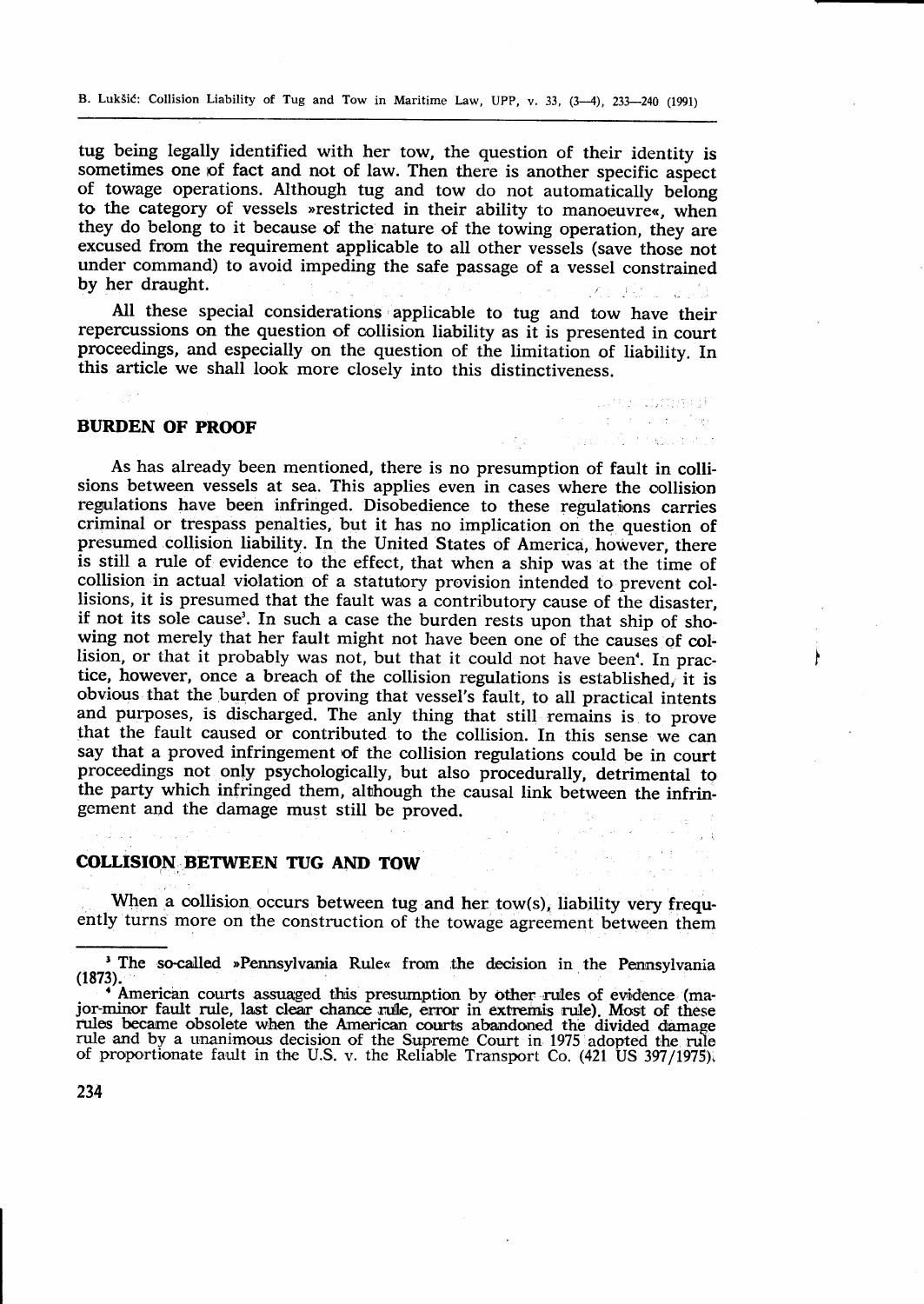than on the actual control of fhe towage operations. There was an attempt in the Unites States to limit orprohibit indemnity or exemption clauses in the towage contract as being against public policy to exculpate by contract one party (usually the tug).from liability for damage caused by its. negligence to the other party. In Bisso v. Inland Waterways Corp. and a number of other similar cases American courts disallowed the clause that the venture was at the sole risk of the tow, or that the master and crew of the tug were the servants of the tow'. This trend has now been reserved, yet even when it was at its peak there were some loopholes enabling to assuage its rigour, such as to name the tug an additional assured on the tow's policies thus preventing the subrogated insurer from suing the tugowner, or to stipulate that the tow require its insurers to waive subrogation against the tug<sup>6</sup>. Court practice of many other states has always allowed similar exemption and indemnity clauses considering them part of the freedom of contract, but subjecting them to the strict rules of contract'. Such clauses are usually inserted in standard conditions for towage services. So, for example, the U.K. Standard Conditions for Towage and Other Services, as revised in 1986, stipulate that, whilst towing, the master and crew of the tug or tender shall be deemed to be the servants of the hirer and that this latter shall be vicariously liable for their any act or omission'. These Conditions exempt the tugowner from liability for, among others, damage by or to the tug resp. the hirer's vessel, or loss of these vessels, arising from any cause whatsoever, including negligence of the tugowner or his servants or agents, unseaworthiness or unfitness of the tug and her gear or equipment<sup>9</sup>.

It schould be observed that such stipulations cannot exempt the tugowner from liability to third parties in relation to which there is no privity of contract. The most such provisions could achieve would be to prevent the tow from claiming contribution or indemnity from the tug in an action by third parties against the tow, even where the tow's liabitity to such third parties arose out of the tug's negligence or breach of the towage contract<sup>10</sup>. Such exemption clauses in a towage contract are construed subject to the tug's overriding duty to be fit for the particular endeavour as regards her crew, tackle and equipment at the commencement of the towage. If is, therefore, submitted, that the above mentioned exemptions in the Standard Conditions will apply only to circumstances occuring after the beginning of the towage. Furthermore, it is very likely that such exemptions will not affect the tug's liability where the tug abandons the tow. Exemption and indemnity clauses can only come into operation while the towage proceeds, i.e. after its commence-

vornosti u ugovoru o tegljenju« (Exemption from Liability in Towage Contracts),<br>Comparative Maritime Law, Zagreb 1987, vol. 3—4.<br>
\* Art. 3, printed in R. Davison and A. Snelson: »The Law of Towage«, Lloyd's<br>
of London Pres

 $l$ ' Art.' 4i ,  $l$ 

235

هدايا فكالمعارض والمشار

s 349 U.S. 85, 1955, AM.C. 899 (1955).

<sup>&</sup>lt;sup>6</sup> For more details see T. J. McKey: »Towage Contracts Since Bisso« in The Law of Tug and Tow, Intern, Maritime Law Seminar, Vancouver 1979.<br>More on the admissibility of such clauses in B. Lukšić: »Oslobođenje odgo-<br>Warno

<sup>&</sup>lt;sup>10</sup> Cf. the case of the Albion (1953), 2 Lloyd's Rep. 82.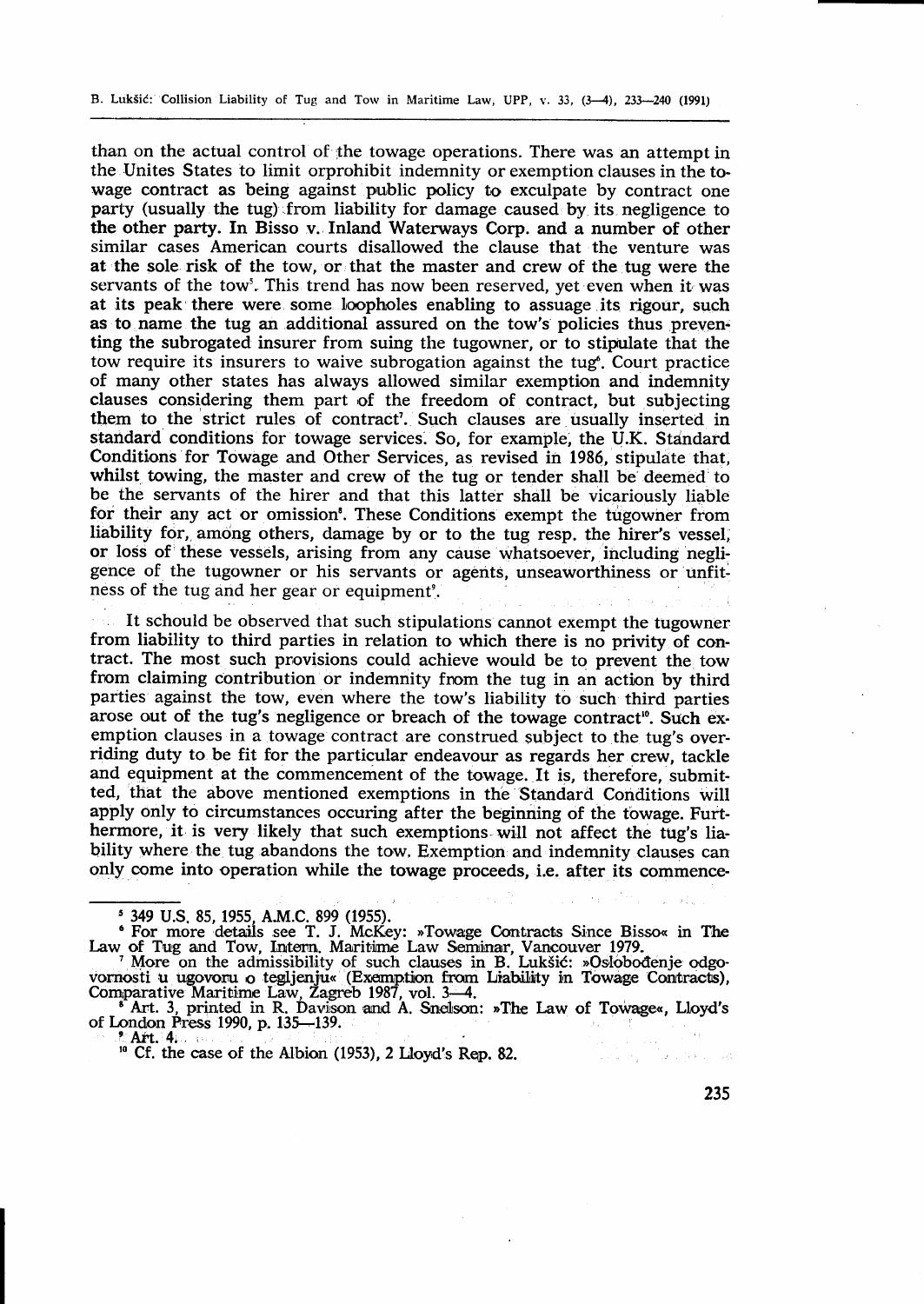ment and before its termination. If the towage is interrupted, either law- fully or unlawfully (abandonment), the exemption and indemnity clauses cannot be relied on by the tug during that interruption interval". There are, however, some circumstances in which by contract such exemption provisions will not be applicable. So the U.K. Standard Conditions exclude the appli, cation of an exemption clause in respect of claims which the hirer proves to have resulted directly and solely from the personal failure of the tugowner to exercise reasonable care to make the tug seaworthy at the commencement of the towing, and in respect of claims which arise when the tug, although towing or rendering some other service, is not in a position of proximity to or risk from the hirer's vessel, and is detached from and safely clear of any ropes, lines, wire cables or moorings associated with the hirer's  $vesel<sup>12</sup>$ 

Even more severe against the tow are the Netherlands Towage Conditions (1951) which state that the tow will take for her account all damages, also if sustained by third parties, even if they are due to any fault or negligence on the part of the tug or to any defective equipment of the tug. Excepted from this >omnibus clause< is only damage which the tug sustains by her own defects or through faults or negligence by her personnel and damage inflicted to third vessels or property through collision with the tug, yet even this exception is dependent on the proviso that the tow prove that the damage was not contributed to or caused by herself<sup>13</sup>. The same comment made above in connection with the U.K. Standard Conditions applies here; these provisions are only part of the privity of contract and they cannot prevent third vessels from suing and seeking damages from the negligent tug.

More recent standard conditions, kowever, apportion the risk of loss or damage between tug and tow more equitably. So, for example, according to »Towcon« (International Ocean Towage Agreement, Lump Sum) and »Towhire« (International Ocean Towage Agreement, Daily Hire) which are widely in use and intended for commercial towage at sea (not for port towage) the risk is allocated in such a way that each of the vessels mentioned bears her losses and is accountable for her own equipment and pcrsonnel, but notwithstanding any provision to the contrary of these two standard agreements, the tugowner has the benefit of all limitations of and exernptions from liability accorded to the owners or chartered owners of vessels by any applicable statute or rule of law in force when the damage occurs<sup> $u$ </sup>.

<sup>&</sup>lt;sup>11</sup> Cf. Chorley and Giles, Shipping Law, London 1982, p. 265.

<sup>&</sup>lt;sup>12</sup> Art. 4c(i) and (ii). Notwithstanding any contrary stipulation, the tugowner cannot contract out of liability for death or personal injury resulting from his negligence or that of his servants and agents.<br><sup>13</sup> Art. 6, printed in R. Davison and A. Snelson, op. cit. p. 178—181.

<sup>&</sup>lt;sup>14</sup> »Towcon« art. 18 and »Towhire« art. 18 printed in R. Davison and A. Snelson,op. cit. p. 140-177.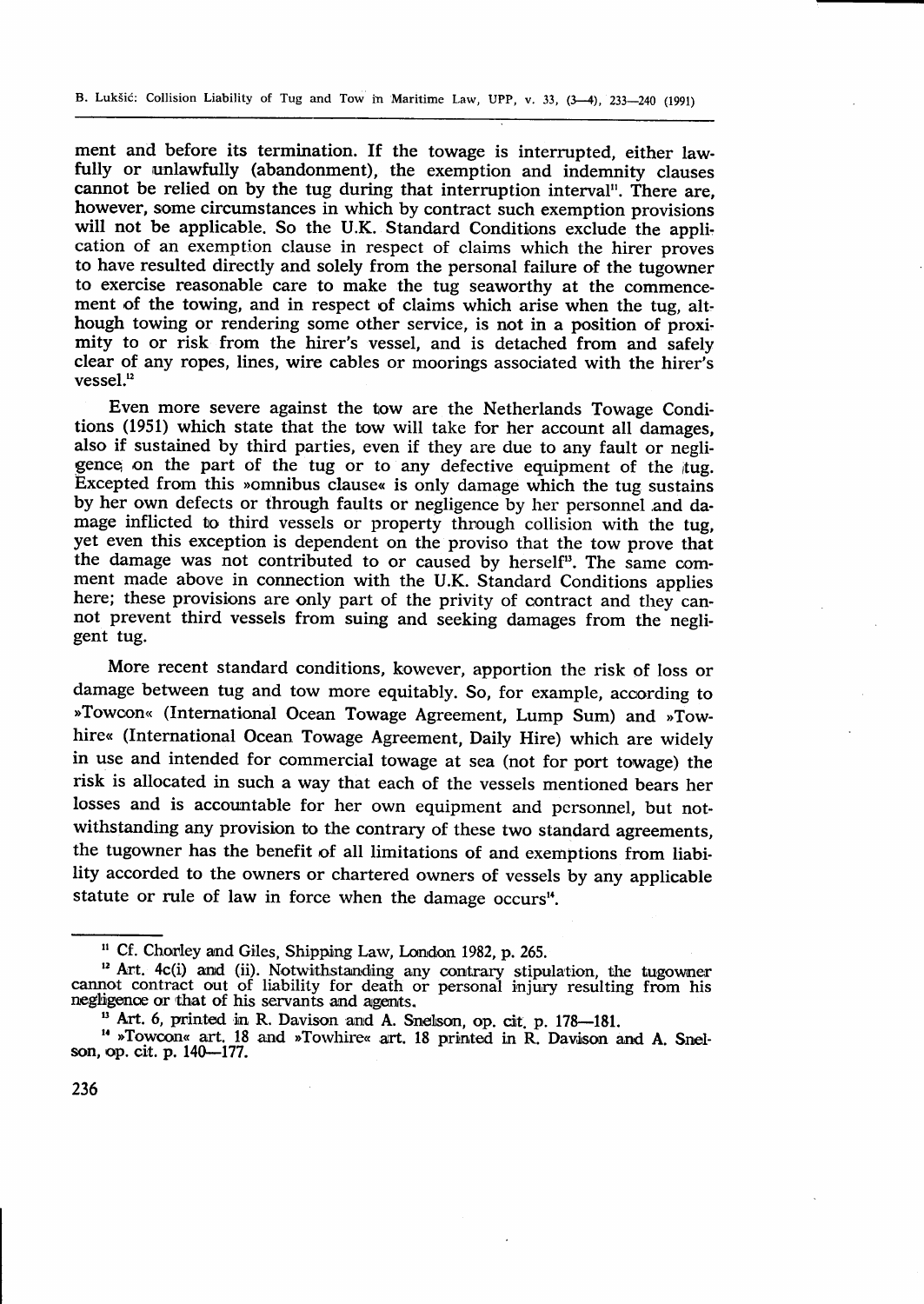B. Luk5i6: Collision Liability of Tug and Tow in Maritimc Law, UPP, v. 33, (3-4), 231-240 (1991)

#### coLLrsIoN BETWEEN TUG AND/OR TOW AND THIRD VESSELS

A collision involving a third vessel can happen between an innocent or a ggilty third vessel, on one side, and tug or tow, or both of them, on the other. If the third vessel in innocent we can have a situation where only tug or tow is to blame, or where both of them are responsible for the collision with the third vessel. In the case where the responsibility for collision rests wholly only on tug or tow, the innocent third vessel can have the culprit to shoulder all the blame regardless of the contractual provisions between tug and tow, though the towage contract may impose an indemnity in favour of the vessel at fault or redistribute the loss in some other way. Sometimes it is not the vessel of the towing unit which actually collides with a third vessel who is at fault, because tfie fault of the other (or another) vessel in the towing unit may have caused or contributed to the collision, as when a tug comes into collision with a third vessel by reason of a faulty manoeuvre of the tow, or when the tow was in control of the towing operation. The principle, however, remains, that the negligent vessel in the towing unit is entirely responsible for the damage inficted to the third innocent vessel.

When both tug and tow are to blame, they are both liable jointly and severally, and both may be sued by the third vessel for the whole damage,.

When the third vessel was also negligent in relation to the ensuing collision, the court will apportion liability in proportion to the degree of fault of each vessel. In such a case the fault of tug and tow is assessed separately and it is in principle wrong to regard them as one shipping unit for the purpose of assessing liability. If the fault of the one of them can be imputed also to the other, as when, for instance, the controlling mind (the brain) was with the tow and the motive power (the brawn) with the tug, then they must be regarded as one unit when liability is assessed. For the sake of completeness a case should be mentioned here when a collision happens between a third cargo-carrying vessel and a towing unit. If both are to blame, i.e. the third vessel and the towing unit, the cargo owners can only recover from the negligent tug and tow (or one of them which was at fault) that proportion of the damage or loss of their cargo which corresponds to the degree of fault of the towing unit (or the negligent vessel in it), and very probably they will be prevented from recovering anything at all from the carrying vessel because of contractual exceptions in favour of the carrier in case the loss or damage was caused by a fault in the navigation or management of the vessel's master or crew".

# LIMITATION OF LIABILITY

In view of the fact that relatively small limitation funds must be set up when tugs are to blame for collision damage, attempts have been made to

<sup>&</sup>lt;sup>45</sup> It should be mentioned that in the case of personal injuries the liability of the owners of all vessels at fault is joint and several (art. 4 of the 1910 Collision Convention and corresponding provisions of mational enactments such as art. 759 of the Yugoslav Maritime and Internal-Waters Navigation Act).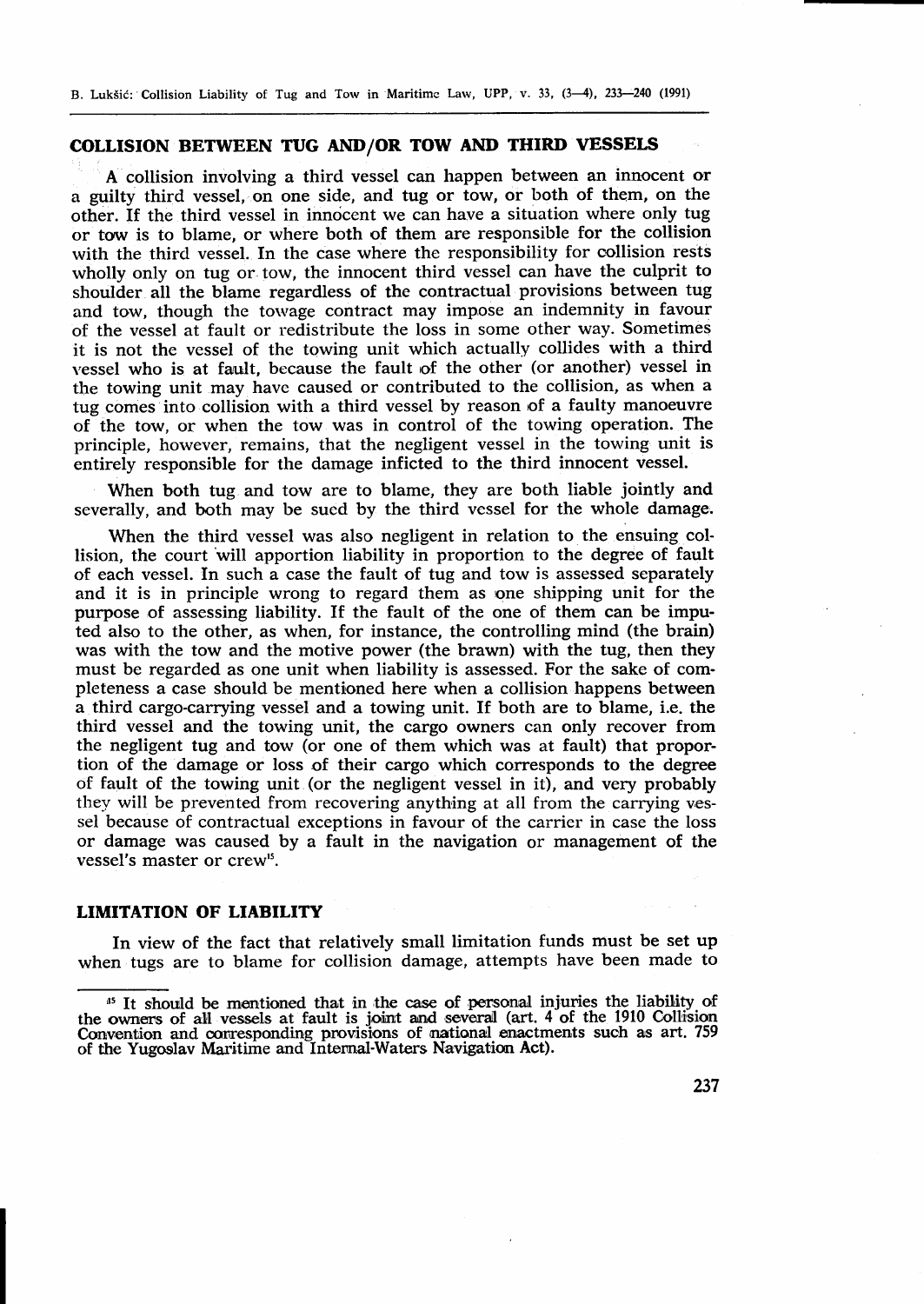treat the whole flotilla consisting of tug and tow(s) as one unit for the purpose<br>of limitation of liability, and to aggregate their tonnages (the flotilla rule). It<br>is now well established that the flotilla rule is inadmi between a barge in tow or between a tug and a third vessel, it is now an established principle that liability can be limited only to the tonnage of the established principle that liability can be limited only to the tonnage of the negligent vessel in the towing unit, i.e. whose fault in the navigation and ma-<br>nagement caused the collision. This principle stands regardless i. tug and tow are in common or separate ownership". Different conclusion<br>could be reached only in the case of carriage of goods by sea when the tu<br>and her cargo-carrying tow(s) are in common ownership. In the landmar and her cargo-carrying tow(s) are in common ownership. In the landmark case of Sacramento Nav. Co. v. Salz a barge loaded with grain was being towed up the Sacramento River in California when it struck a British ship at anchor through the sole negligence of the tug. The tug and tow were in common ownership. The U.S. Supreme Court ruled that the tug and tow were a single vessel for the purpose of a suit brought by the cargo owner to recover damages arising out of breach of the carriage of goods contract.<br>The court was of the opinion the both tug and barge were the »offending vessel« by which the contract of transportation was to be effected". American courts demand some additional preconditions if tug and tow, engaged in the carriage of goods, are to be considered a single vessel for the purpose<br>of limitation of liability. These are: (1) that there must be a contractual rela-<br>tionship between the claimant and the shipowner as carrier, that even though there may be several barges in the towing unit, only the<br>tug and the barge(s) involved in the particular contract of carriage of goods<br>are part of the »venture« for limitation purposes.

The situation is different when both tug and tow cause or contribute<br>to the loss or damage, regardless of whether they are in common or separate<br>ownership. Their owners can limit liability only to an aggregate amount of<br>th a crane mounted on the deck of a barge struck a bridge while the barge-was being towed by a tug. The court held that the management of the tug company was obliged to see to the fact that the crane was unusually high<br>before allowing the tug and tow to proceed, and that it was not a matter to be left entirely to the tugmaster's judgement who was not furnished by his employer with a means for an accurate determination of the crane's height before and during the voyage. The court held that this was not a merely

<sup>16</sup> Cf. The Bramley Moore (1963) 2 Lloyd's Rep. 429 CA, and the Sir Joseph Rawlinson (1972) 2 Lloyd's Rep. 437.

PANT POSSESSION

.<br>Taylokban lin

<sup>&</sup>lt;sup>17</sup> 273 U.S. 326 (1927).

of Cf. Kenneth H. Volk: United States Limitation of Liability and Tug and Tow,<br>in The Law of Tug and Tow (Intern. Maritime Seminar, Voncouver 1979).<br>" Cf. the case of the Croatian Tug The' Smjeli (1982) 2, Lloyd's Rep. 74.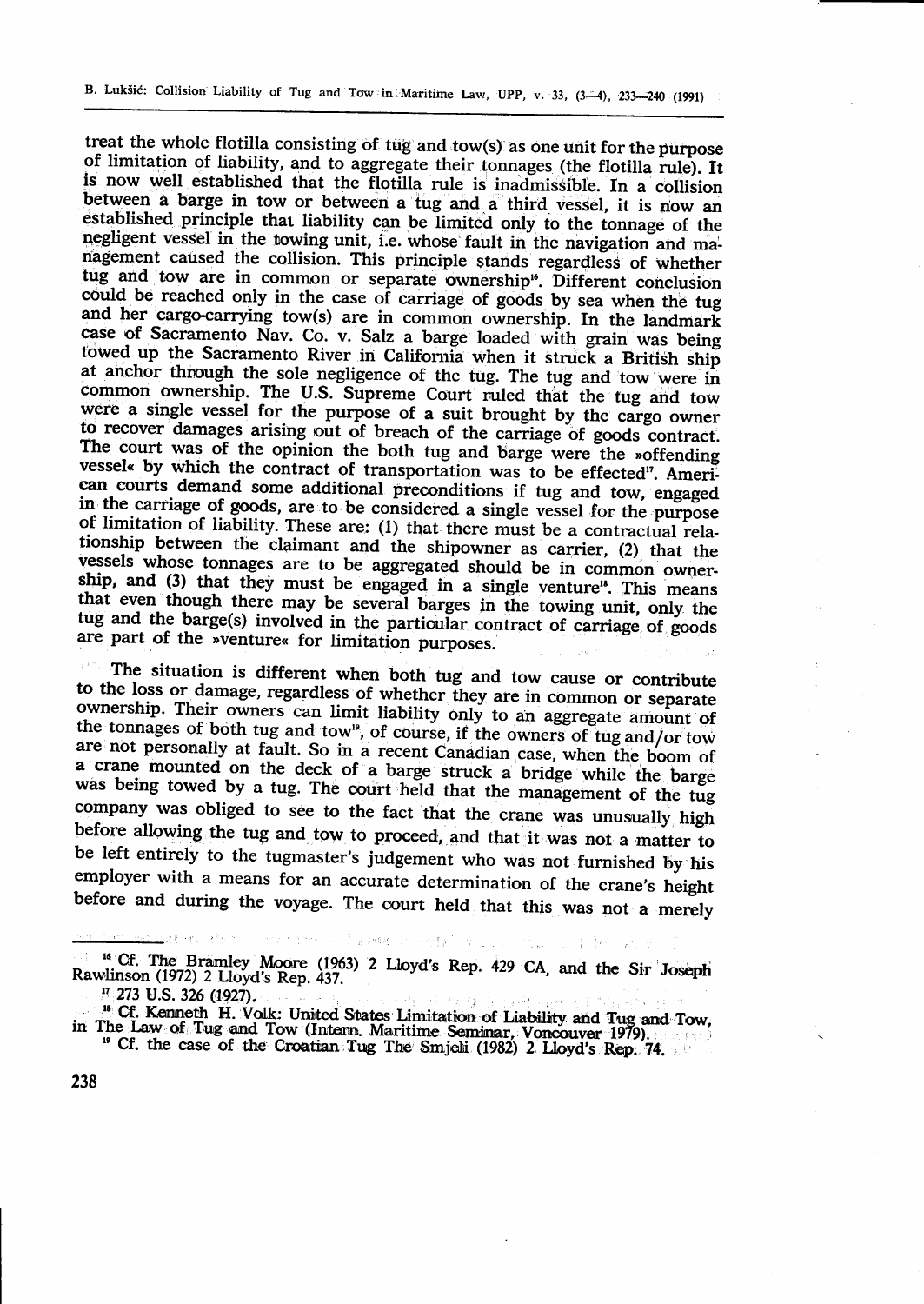unforeseen navigational error on the part of the tugmaster, but an actual fault and privity of the tug-company, and limitation of liability was refused<sup>20</sup>.

As we have seen the present position is, that since the negligence which caused the danrage must be in the navigation or management of the ship, the liabitity fund should be restricted to the tonnage of that vessel in the towing unit which caused the damage through her navigational negligence. Now, with the coming into force of the 1976 Limitation of Liability Convention, the party wishing to limit liability has only to show that the liability arose »in direct connection with the operation of the ship.<sup> $21$ </sup>. It is here suggested that this could conceivably introduce a change in the limitation of liability of tug and tow. In a case where only the tug is to blame for a collision with a third vessel, there appears to be now less reason to restrict the' fund to the usually insignificant tonnage of the tug alone, because there is no danger any more in the 1976 Convention that in such a case the tow, if also held responsible, would be subject to unlimited liability. In order to limit her liability she has only to show now that it arose »in direct connection with the operation of the ship<. In such a way,''to paraphrase a saying of Lord Denning's, there would be much more room for justice in the principle underlying limitation of liability when it is applied to the law of towage, where frequently a small tug, of comparatively small value, towing a great vessel  $can$  cause great damage<sup>22</sup>.

 $\label{eq:2} \mathcal{A} = \frac{1}{2\sqrt{2}}\left[ \partial \mathcal{A} \right] \left[ \left( \mathcal{A} \right) \right] \left[ \left( \mathcal{A} \right) \right]$ 

 $\mathbb{R}^d$  .

<sup>&</sup>lt;sup>20</sup> The Westminster Tyee (Canadian Federal Court of Appeal, 21. 2. 1991), cited in Lloyd's Maritime Law Newsletter 303, 15th June 1991.<br><sup>21</sup> Art. 2 (1) (a), printed in British Shipping Laws, Int. Marit. Law Conventions,

London 1983, vol. 4, p. 2979.  $\frac{2}{10}$ <br> $\frac{2}{10}$  In the Bramley Moore (1963), loc. oit.